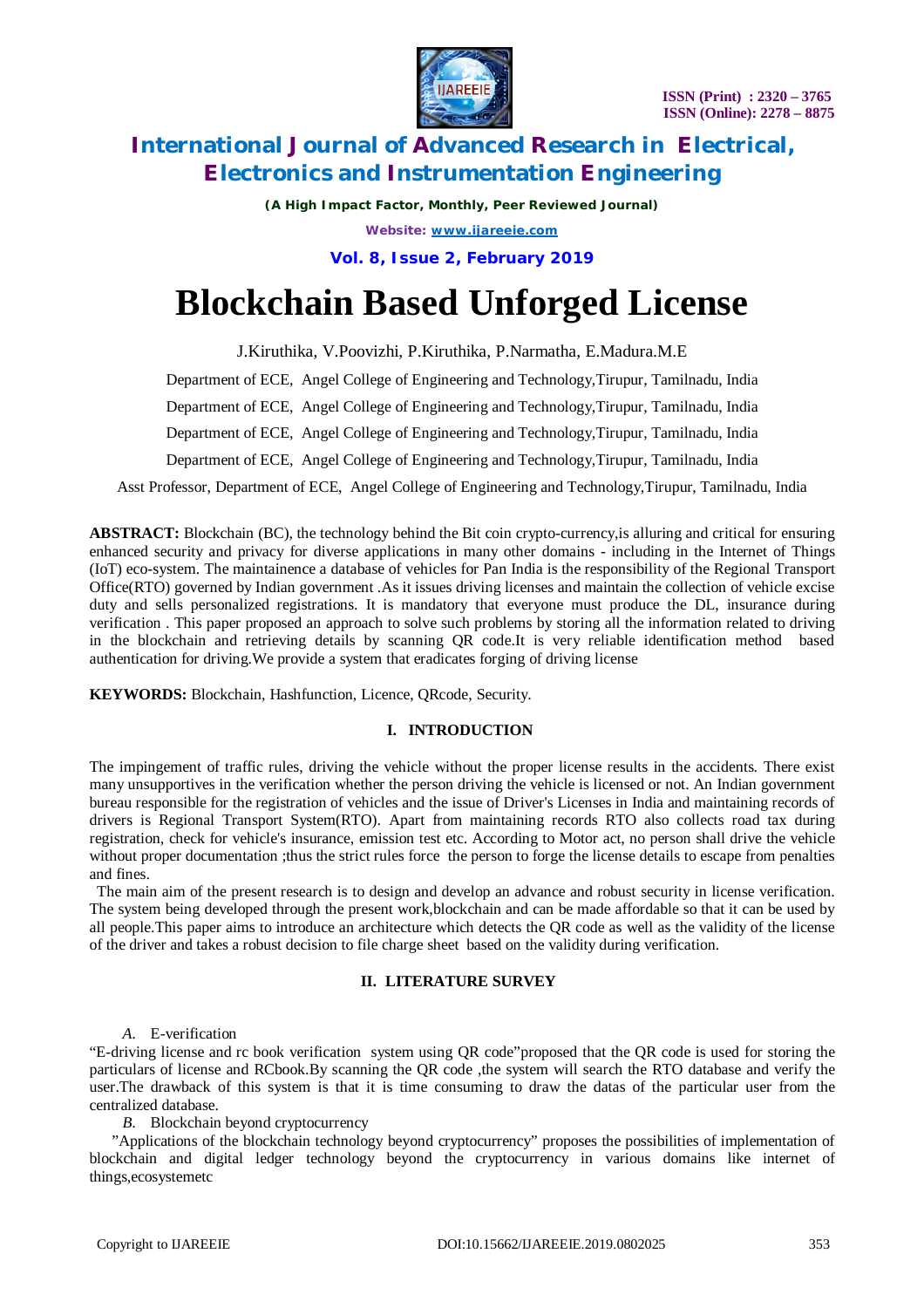

*(A High Impact Factor, Monthly, Peer Reviewed Journal)*

*Website: [www.ijareeie.com](http://www.ijareeie.com)*

#### **Vol. 8, Issue 2, February 2019**

#### *C.* Safe and Secured Vehicles

In "smart license based vehicle safety and security system",the user license number is converted into the QR code ,the vehicle must contain the QR code reader,user has to show the QR code before the reader,if it matches with the vehicle ,the vehicle starts ignited.Otherwise ignition will not work.It increases the security of the vehicle only.

*D.* Aadhar Database

"E-verification Of Driving License Through Aadhaar Database". The e-verification is done through the thumb impression of the user using biometric device to retrieve the information from the RTO database in which details has been stored using the aadhar number.

#### **III. EXISTING SYSTEM**

The existing system is the manual one and it is the hectic way of approach.Due to the alarming rate of increase in vehicles,the manual calculations becomes difficult and results in error.The details of the verification cannot be stored for further analysis by the traffic police and by the user.Eventhough the computers find their place everywhere,but there exist a confusion in the installation of the system and the kind of software to be used. The major drawback of the existing systems are erroneous data entry due to human errors ,time consuming ,reports are not available in the presentable form. sometimes results in the loss of data due to mishandling and improper storage facilities. Andof lately by this proposal, new change has been implemented.

#### **IV. PROPOSED SYSTEM**

The scope of work to be done, the risk to be incurred the resources and the required tasks to be accomplished must be understood.

#### *A.* Blockchain

Blockchain is the data structure in which the dates are stored in the blocks and each block are mined separately by the miners and the data retrievation made possible by the linkage of the block by the hash function. It is the distributed database of records or public ledger of the digital events that have been shared among the participants.Blockchain technology finds wide range of applications due it's special features such as collaboration, flexibility, residence, distributed verification, security.The Block diagram of the proposed system in which the storage and the retrievation of data from the blockchain is shown below.



**Fig. 1.Block diagram of the proposed system**

#### **V. MODULES OF THE PROPOSED SYSTEM**

The working of the entire system is divided into for different modules. Such as **1.Admin module 2.RTO module 3.User module**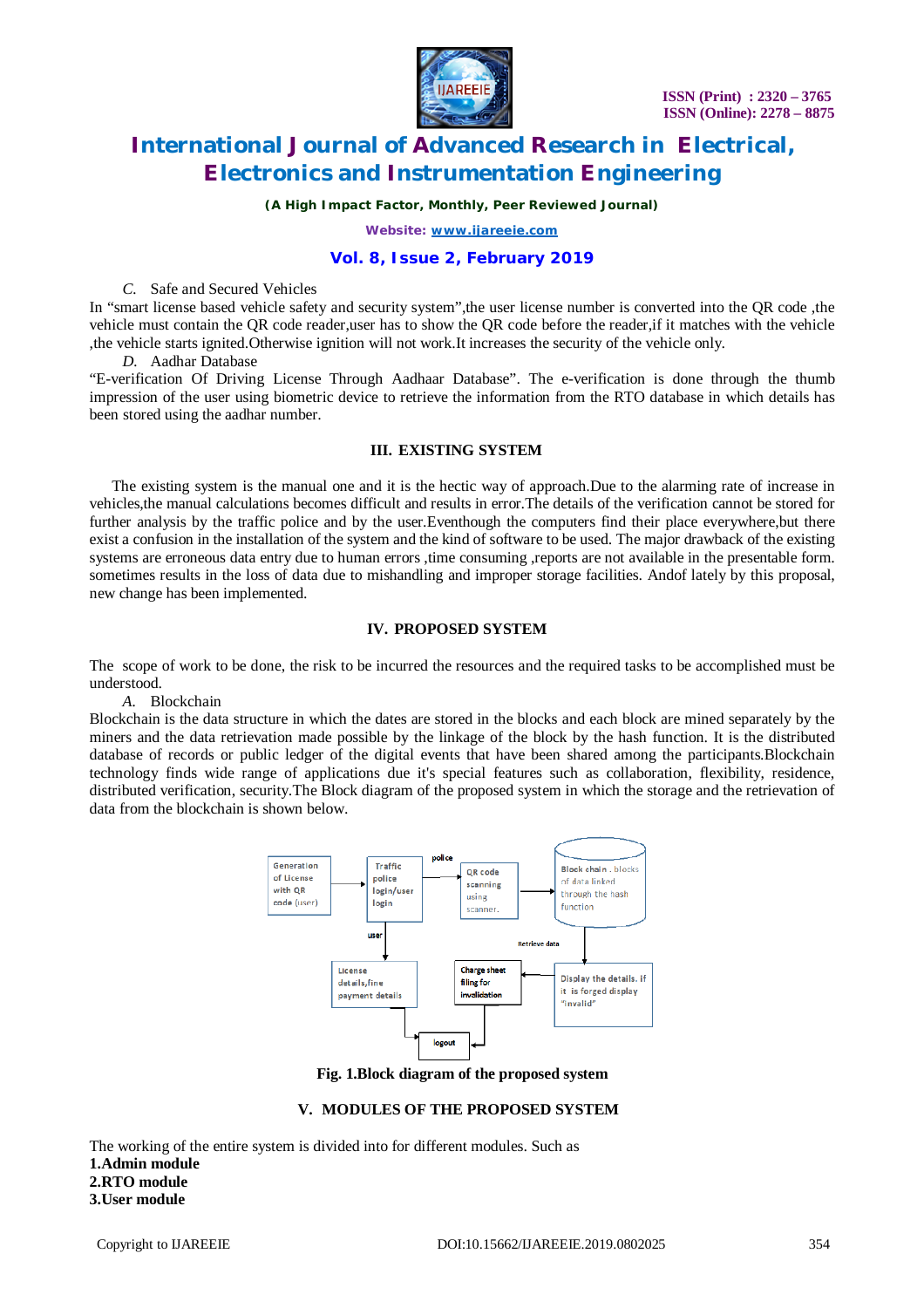

*(A High Impact Factor, Monthly, Peer Reviewed Journal)*

*Website: [www.ijareeie.com](http://www.ijareeie.com)*

#### **Vol. 8, Issue 2, February 2019**

#### **4.Checking inspector module**

*A.* Admin module

Admin adds details about employee and their type of designation and adds details about the charges to be collected incase of forging and during the violation of traffic rules.



#### **Fig. 2.Admin Module**

#### *B.* RTO module

Adds details about the customers and vehicles which are used for the customer license form,this module allows adding the details of driving license category based on the type of vehicles and the encrypted license number in the form of QR code is added to license.charge sheet has been created for the user



**Fig. 3.RTO Module**

#### *C.* User module

User have individuals username and password for their login account . It's includes license details and also view their paying fine details. The fine details are noticed in the charge sheet.

#### *D.* Checking Inspector Module

It includes the scanning of the QR code in the license using the scanner and viewing of the charge sheet details and the allowance of updation of charge sheet incase of forging and violation of rules user.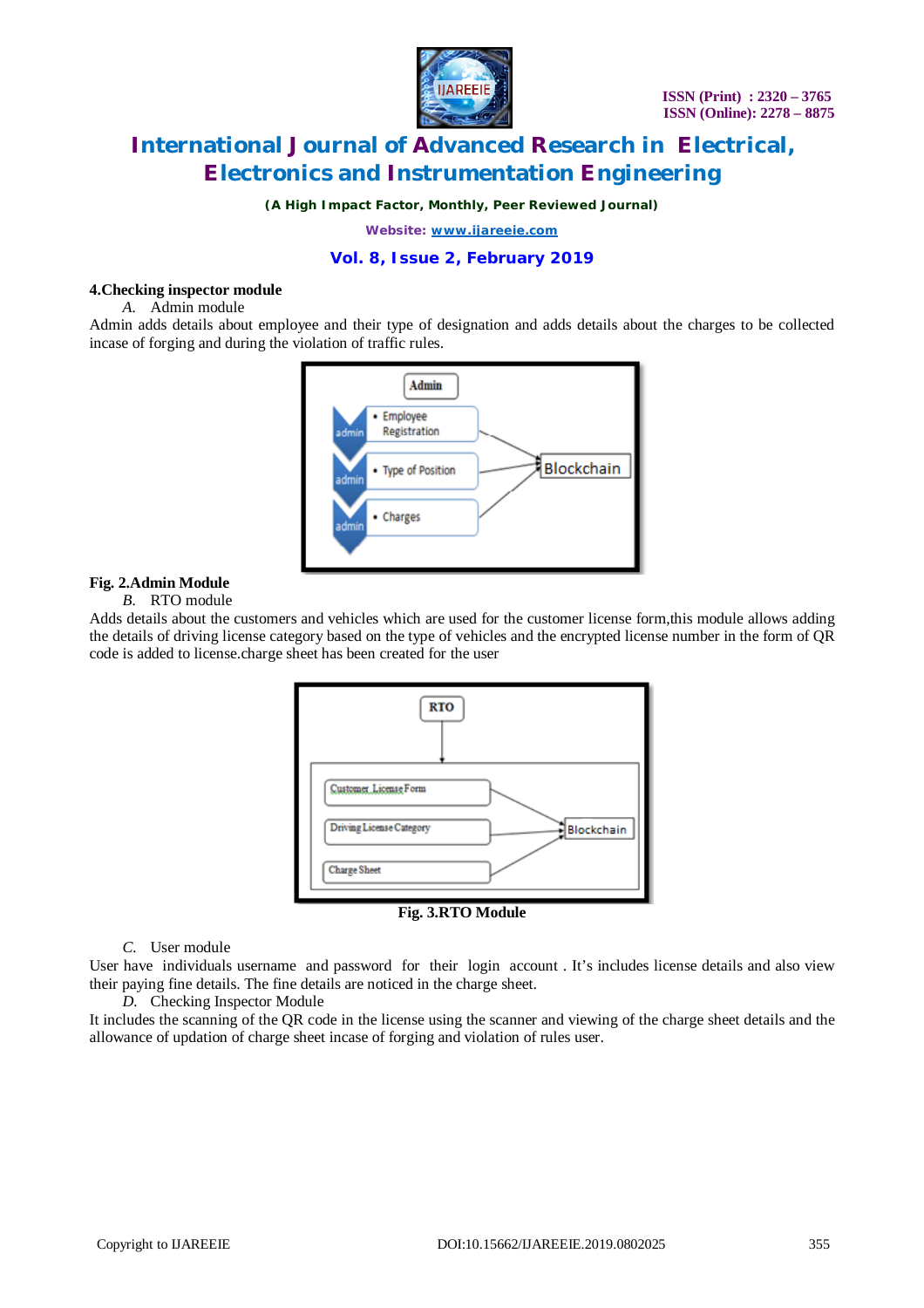

*(A High Impact Factor, Monthly, Peer Reviewed Journal)*

*Website: [www.ijareeie.com](http://www.ijareeie.com)*

### **Vol. 8, Issue 2, February 2019**



**Fig.4.Checking Inspector Module**

#### **VI. FLOWCHART**

#### **Fig. 2.Admin Module**



#### **VII. CONCLUSION**

The application of blockchain has grown. The properties of its security, privacy, traceability, inherent data provenance and time-stamping has seen its adoption beyond its initial application areas. Though implementation of the proposed system is easy, it would be of great use for the safety of drivers.

#### **VIII.FUTURE WORK**

There is a wide scope for future development in the blockchain technology.Further enhancements can be done in efficient manner.The applications has been enhanced with different concepts like face recognition and number plate recognition through image,and verifying the working of the blockchain,sending the information message to the user